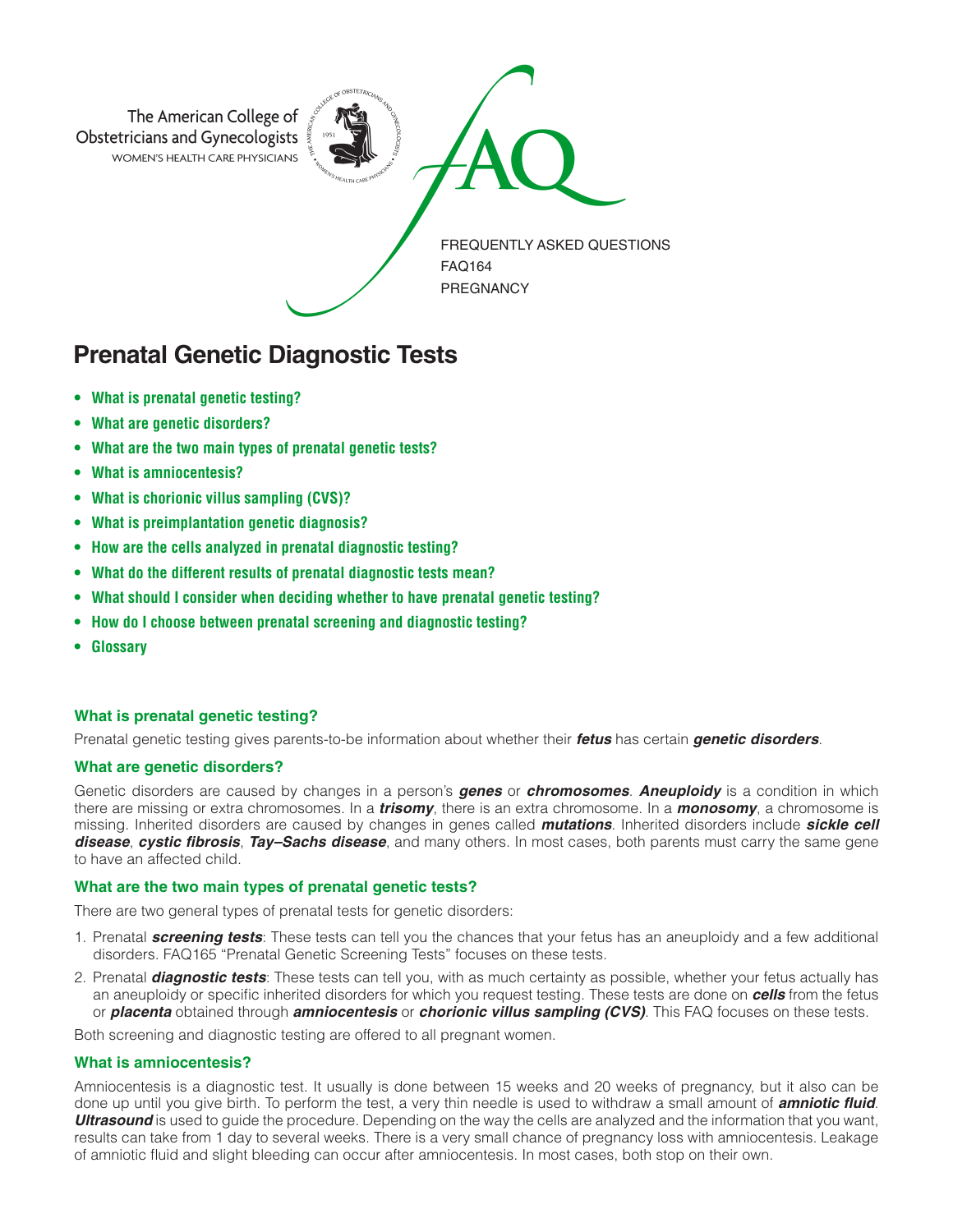## **What is chorionic villus sampling (CVS)?**

CVS is another type of diagnostic test. In CVS, a sample of tissue is taken from the placenta. The two main advantages of having CVS over amniocentesis are that 1) CVS is performed earlier than amniocentesis, between 10 weeks and 13 weeks of pregnancy, and 2) the results are usually ready sooner for standard testing. With an experienced doctor, CVS carries about the same risk of pregnancy loss as amniocentesis.

## **What is preimplantation genetic diagnosis?**

*Preimplantation genetic diagnosis* may be offered to couples who are using *in vitro fertilization* to become pregnant and who are at increased risk of having a baby with a genetic or chromosomal disorder. Before an *embryo* is transferred to a woman's uterus, it is tested for certain genetic disorders and mutations. Only embryos that do not test positive for the disorders are transferred.

## **How are the cells analyzed in prenatal diagnostic testing?**

A number of technologies are used in prenatal diagnostic testing. Your *obstetrician* or *genetic counselor* can assess what information is being sought and help select the tests that are best for your situation:

- *Karyotype*—Missing, extra, or damaged chromosomes can be detected by taking a picture of the chromosomes and arranging them in order from largest to smallest. Karyotyping results are ready in 1–2 weeks after the cells are sampled.
- *Fluorescence in situ hybridization (FISH)*—This technique can be used to detect common aneuploidies involving chromosomes 13, 18, and 21 and the X and Y chromosomes. Results are ready more quickly (usually within 1–2 days) than with traditional karyotyping. Positive test results are confirmed with a karyotype.
- Chromosome *microarray* analysis—This test can look for different kinds of chromosome problems, including aneuploidy, throughout the entire set of chromosomes. It can find some chromosome problems that karyotyping can miss. Results can be ready in about 7 days.
- **DNA** testing—Tests for specific gene mutations can be done by request. For example, if you and your partner are *carriers* of the cystic fibrosis gene, you may want to request prenatal diagnostic testing for this specific mutation.

## **What do the different results of prenatal diagnostic tests mean?**

Most of the time, the results of a diagnostic test are negative (normal). A negative result does not rule out the possibility that the fetus has a genetic disorder. It only tells you that the fetus does not have the particular disorder that was tested for.

If a diagnostic test result is positive (it shows that the fetus has the disorder tested for), your obstetrician or genetic counselor can explain the results and provide guidance about your choices and options. A specialist in the disorder can help you understand the life expectancy of the disorder, whether treatment is available, and the care that your child will need. Support groups, counselors, and social workers also can listen to your concerns and answer questions. It may be possible to have additional testing, such as a specialized ultrasound exam, to find out more detail about the defect.

## **What should I consider when deciding whether to have prenatal genetic testing?**

It is your choice whether to have prenatal testing. Your personal beliefs and values are important factors in the decision about prenatal testing.

It can be helpful to think about what you would do if a diagnostic test result comes back positive. Some parents want to know beforehand if their child will be born with a genetic disorder. This gives parents time to learn about the disorder and plan for medical care that the child may need. If the disorder is very serious and the life expectancy is short, *hospice care* for the baby can be planned. Some parents may decide to end the pregnancy in certain situations. Other parents do not want to know this information before the child is born. They may decide not to have any testing at all. There is no right or wrong answer.

Keep in mind that certain tests can be done only at certain times during pregnancy. Tests that are done earlier allow parents more time to make decisions if a test result is positive. If ending the pregnancy is being considered, it is safer to do so within the first 13 weeks of pregnancy.

## **How do I choose between prenatal screening and diagnostic testing?**

Any woman can choose to have diagnostic testing instead of or in addition to screening. The main benefit of having diagnostic testing instead of screening is that it can detect all conditions caused by an extra chromosome and many other disorders in which chromosomes are missing or damaged. Diagnostic tests also are available for many inherited disorders. The main disadvantage is that diagnostic testing carries a very small risk of losing the pregnancy. A genetic counselor or other health care professional with expertise in genetics can study your family health history, recommend specific tests, and interpret test results.

## **Glossary**

*Amniocentesis:* A procedure in which a needle is used to withdraw and test a small amount of amniotic fluid and cells from the sac surrounding the fetus.

**Amniotic Fluid:** Water in the sac surrounding the fetus in the woman's uterus.

**Aneuploidy:** Having an abnormal number of chromosomes. Types include trisomy, in which there is an extra chromosome, or monosomy, in which a chromosome is missing. Aneuploidy can affect any chromosome, including the sex chromosomes.